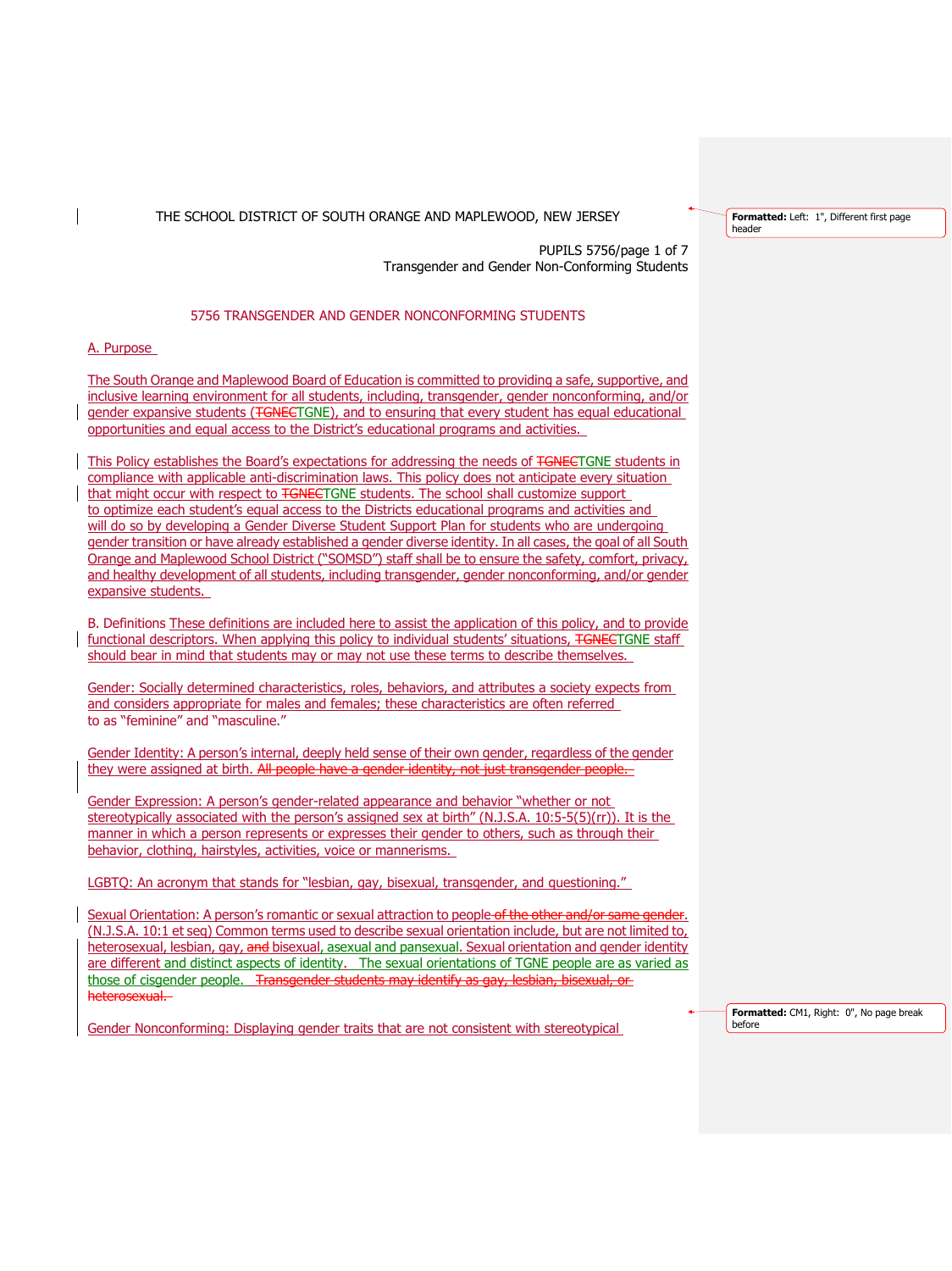PUPILS 5756/page 2 of 7 Transgender and Gender Non-Conforming Students

characteristics associated with one's birth-assigned sex and/or legal gender marker, or others' perceptions of that sex. This term can be used to describe people whose gender expression differs from stereotypical expectations about how boys and girls are "supposed to" look or act.

Transgender: A term for people whose gender identity is different from those typically associated with their assigned sex at birth.

Gender Expansive: A term that conveys a wider, more flexible range of gender identity and/or expression than typically associated with the binary gender system. For example, Students who identify as gender queer do not identify as male or female.

Transition or Gender Transition: The process and experience in which a person begins to live both privately and publicly as their affirmed gender. This can include legal, medical and/or a social transition.

### C. Determining Gender Identity

The responsibility for determining a student's gender identity rests with the student. In the case where a student is not able to advocate for themselves, particularly at the elementary school level, the parent or guardian may be relied upon as an advocate. or, in the

case of Grades Pre-K through Five students who are not yet able to advocate for them parent or quardian.

SOMSD staff shall accept a student's asserted gender identity when it is a sincerely held part of the student's core identity. Staff and schools shall not question or disregard the students' assertion of their gender.

There is no threshold medical or mental health diagnosis or treatment requirement that any student must meet in order to have his or her gender identity recognized and respected by the district or SOMSD staff. The Board recognizes that for many TGNEtransgender students, the experience of gender transition involves no medical intervention and that many transgender youth experience gender transition through a process referred to as "social transition," whereby they begin to live and identify as the gender consistent with their gender identity.

Similarly, a student is not required to have obtained a court-ordered name or gender change in order to have his or her requested name and gender identity recognized and respected by the district, any school or SOMSD staff member.

D. Gender Identity Support Planning

With student permission, a written support plan will be developed in collaboration with the student to address their needs. A TGNEtransgender student and/or their family/quardian may initiate the planning process. Whenever a TGNEtransgender student initiates the planning process, the educator or administrator should ask whether the student's family is accepting in order to avoid inadvertently putting the student at risk of greater harm by discussing the student's gender identity with their family. with the student's family.

Based on that information, the school and student should determine how to proceed through the collaborative process of figuring out how the school can support the student and balance

**Formatted:** CM1, Right: 0", Space After: 0 pt, Line spacing: single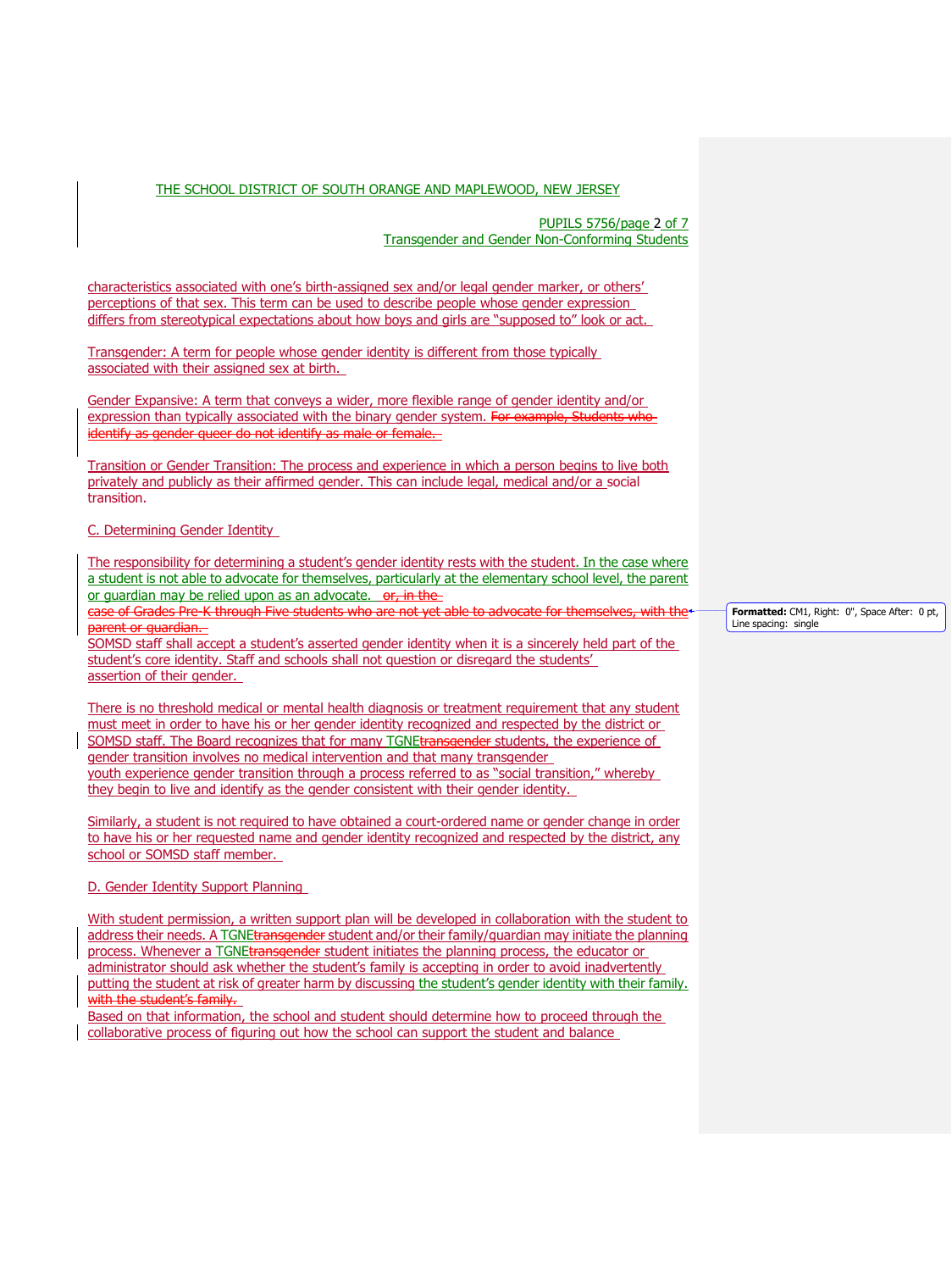PUPILS 5756/page 3 of 7 Transgender and Gender Non-Conforming Students

| the student's needs to at school with the reality that the student does not have that support at                                    | Formatted: No page break before                            |
|-------------------------------------------------------------------------------------------------------------------------------------|------------------------------------------------------------|
| home.                                                                                                                               | Formatted: CM1, Space After: 0 pt, Line<br>spacing: single |
| This process should address the following basic topics and situations:                                                              | Formatted: Font: 12 pt, Font color: Black                  |
| The modifications or accommodations the student is seeking (e.g., use of different name,<br>pronouns and sex-separated facilities). |                                                            |
| How to refer to the student when communicating with the student's parents or caregivers, both in<br>writing and verbally.           |                                                            |
| How to refer to the student when communicating with the student's siblings.                                                         |                                                            |
| What information to share with the student's teachers and other adults on campus.                                                   |                                                            |
| How to address questions from peers (if student's transgender status is not private).                                               |                                                            |
| Services the school can provide to assist the student in coping with the lack of support at home.                                   |                                                            |
| Addressing the student's needs at school provides a great short-term solution; but where possible,                                  |                                                            |

the goal should be to support the student's family in accepting their child's gender identity and seek opportunities to foster a better relationship between the student and their family.

E. Prohibition of Discrimination

No person shall be subjected to discrimination on the basis of actual or perceived gender identity, gender expression, gender, or sexual orientation. (N.J.S.A. 10:1 et seq, 20 U.S.C. § 1681 (Title  $I(X)$ ).

# F. Privacy

SOMSD staff members should not disclose a student's transgender status to others, including, but not limited to, other students, parents, and/or other staff members, unless they are legally required to, or the student has authorized such disclosure. Generally, when contacting the parent or guardian of a transgender student, SOMSD staff members should use the student's legal name and the gender pronoun that corresponds to their assigned sex, unless the student, parent, or guardian has specified otherwise.

All students, including transgender students, have the right to openly discuss and express their gender identity or transgender status and to decide when, with whom, and how much to share. that private information. In sharing this information, district employees should not use a student's self-disclosure as grounds for sharing information about the student's gender identity or transgender status without the student's express permission.

**Formatted:** Underline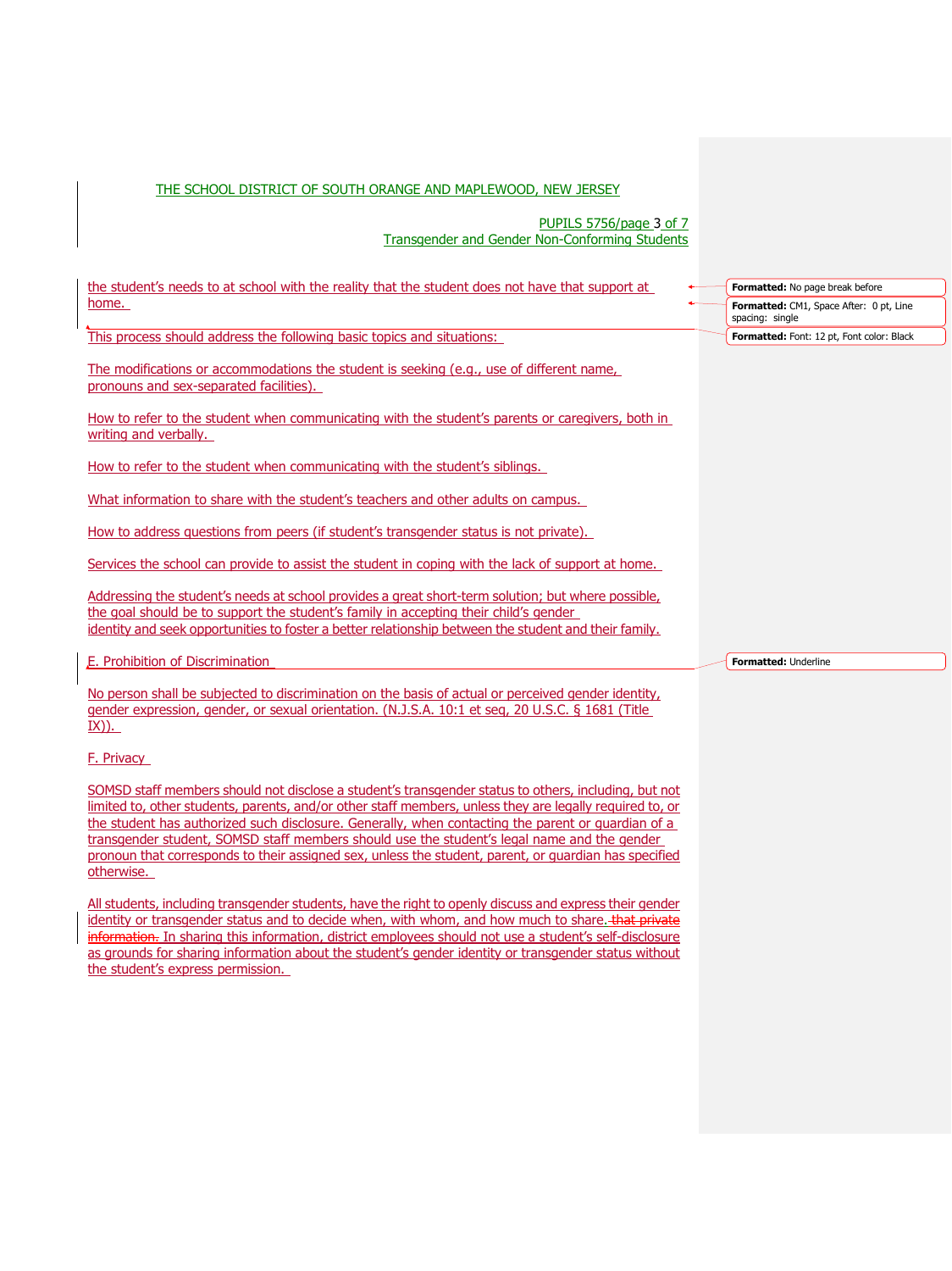PUPILS 5756/page 4 of 7 Transgender and Gender Non-Conforming Students

G. Use of Names and Pronouns

SOMSD schools and staff shall honor and fully comply with requests of student or parent/legal guardian to have the student addressed by a name and pronoun different from those associated with the student's sex at birth. Proof of a court-ordered name or gender change is not required.

The Board recognizes that inadvertent slips or honest mistakes in the use of names or pronouns may occur. However, intentional or persistent refusals by staff or students to respect a student's gender identity by using the wrong name and gender pronoun is a violation of this policy, and may also be a violation of this Board's policies prohibiting discrimination (Policy 5750), and harassment, intimidation and bullying (Policy 5512).

H. School Records

SOMSD is required to maintain an official, permanent pupil record with the legal name and gender appearing on the student's birth certificate.

When a student or parent/legal guardian presents the school with documentation of a court-ordered legal name and/or gender change, the district will modify its official records to reflect the student's new legal name and gender, prospectively from the date of the legal change.

Maintaining student's privacy with regard to gender identity, name, and pronouns is a matter of physical and emotional safety. Whether or not a student has a court-ordered or other type of official name or gender marker change, student privacy will be maintained and the student shall be treated in accordance with the expressed gender identity. Thus, irrespective of the student's permanent pupil file, at the request of the student, SOMSD schools and staff shall use a student's requested name, gender marker, and gender pronoun on the other school-related records and documents.

In order to protect the student's privacy, the school should maintain the official, permanent pupil record in a secure location, separate from the student's other records. If the official record is maintained electronically, similar security measures should be implemented to protect student privacy. An individualized procedure to maintain privacy will be included in the student's Gender Diverse Student Support Plan.

In the event that a student identifies as transgender, but is unable to obtain consent from a parent or legal guardian to change school student records, a school administrator, counselor or psychologist should meet with the student to discuss how the student would like to be addressed at school and implement a plan to ensure that the student's privacy is protected.

**Formatted:** Underline

**Formatted:** Underline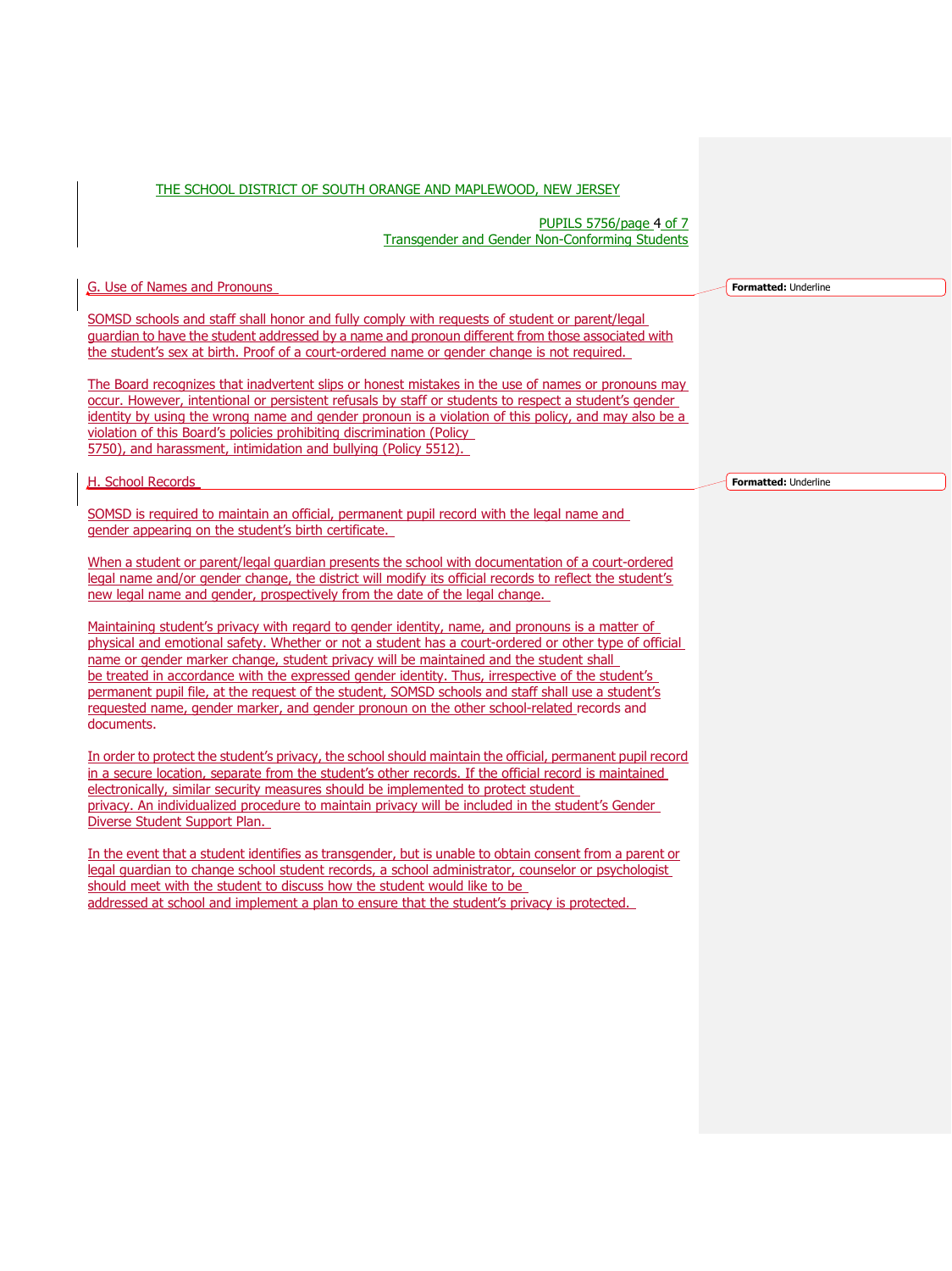PUPILS 5756/page 5 of 7 Transgender and Gender Non-Conforming Students

## I. Restroom Accessibility

Schools may maintain separate restroom facilities for male and female students. However, students shall have access to the restroom that corresponds to their gender identity (N.J.S.A. 10:5-12(11)(f)(1)). Where available, a single stall, "gender neutral" restroom (such as in the health office) may be used by any student who desires increased privacy, regardless of the underlying reason. The use of such a "gender neutral" restroom shall be a matter of choice for a student and no student shall be compelled to use such a restroom.

As a proactive measure, school principals shall take reasonable measures to identify private gender-neutral restrooms on their campus, as well as to de-stigmatize the use of such private options. Principals shall also establish and communicate clear guidelines and expectations with regards to students' physical privacy and boundaries, either through student handbooks, posted expectations, staff training or meetings, or through orientation and other processes for familiarizing students and guardians to the school and its facilities.

J. Locker Room Accessibility

Schools may maintain separate locker room facilities for male and female students. However, students shall have access to the locker room facility that corresponds to their gender identity.

If any student has a need or desire for increased privacy or safety, regardless of the underlying reason, they may be provided access to a reasonable alternative changing area or locker room such as:

. Use of a private area in the public area of the locker room facility (i.e., a nearby restroom stall use of a private area in the public area of the locker room facility (i.e., a nearby restroom stall . A separate changing schedule (either utilizing the locker room before or after other A separate changing schedule (either utilizing the locker room before or after other · Use of a nearby private area (i.e., a nearby restroom or a health office restroom). Use of a nearby private area (i.e., a nearby restroom or a health office restroom).

with a door, an area separated by a curtain, or a P.E. instructor's office in the locker room).

students).

However, use of such an alternative changing space shall be a matter of choice for a student and no student shall be compelled to use such an alternative. SOMSD staff members should also work to de-stigmatize the use of such options, as well as to establish, communicate and model clear guidelines and expectations with regard to respecting privacy and boundaries in changing areas and other close quarters.

K. Participation in Athletics and Physical Education Classes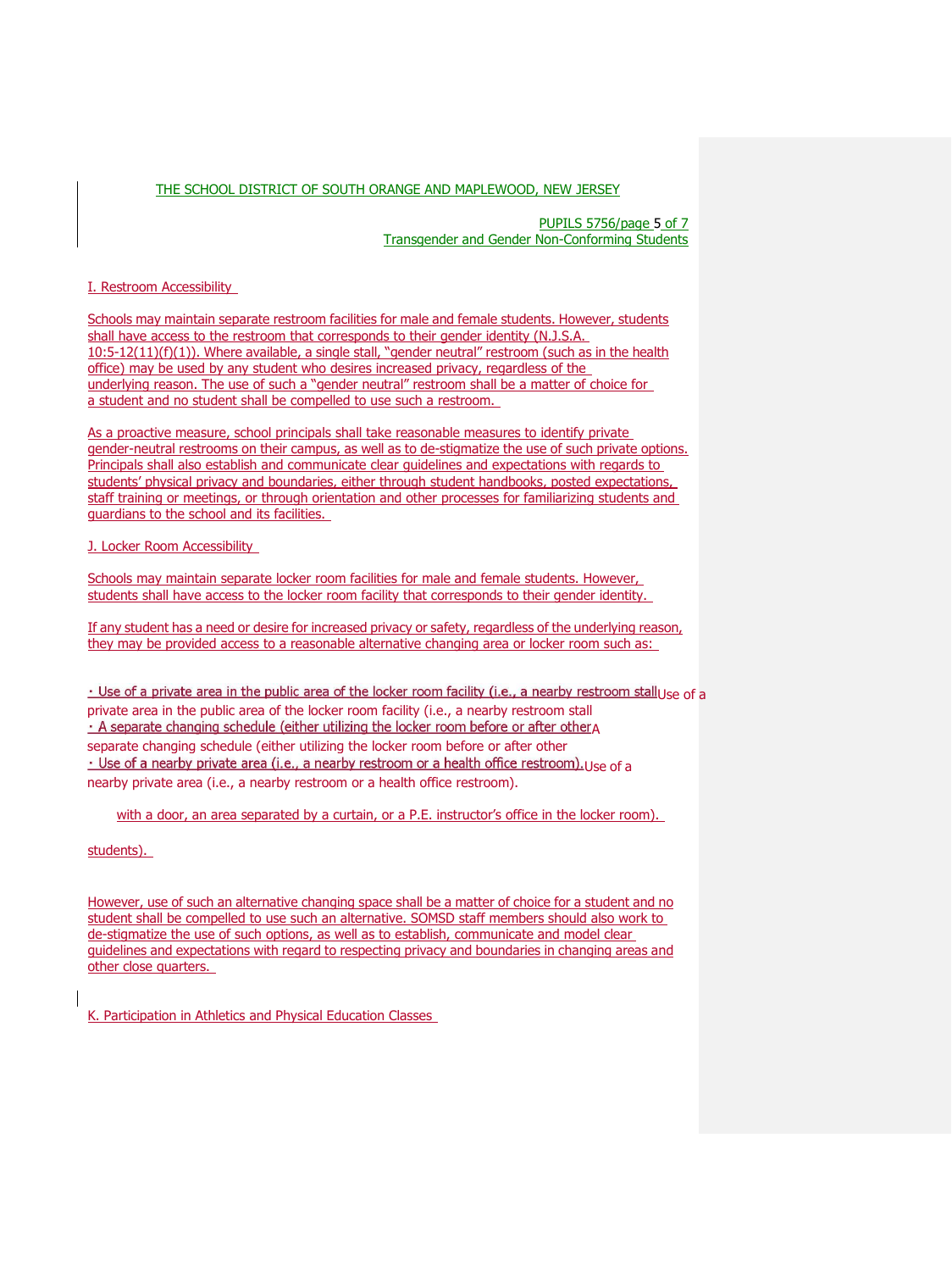PUPILS 5756/page 6 of 7 Transgender and Gender Non-Conforming Students

Transgender students shall be permitted to participate in physical education classes, intramural sports, and competitive athletic activities in a manner consistent with their gender identity.

L. Gender Segregation in Other Areas

As a general rule, in any other circumstances where students are separated by gender in school activities (i.e., overnight field trips), students may be permitted to participate in accordance with their gender identify as it is consistently asserted at school. Activities that may involve a need for accommodations to address student privacy concerns will be resolved on a case-bycase basis.

M. Dress Codes

All students have the right to dress in accordance with their gender identity and gender expression. School dress code policies and guidelines are gender-neutral, and should not be interpreted or applied so as to restrict students' clothing choices on the basis of gender or traditional stereotypes about what males and females "should" wear.

N. Resources for Transgender or Transitioning Students

If a school staff member observes that a gender identity issue is creating challenges for a student at school or if a student indicates an intention to transition, the staff member shall alert the school counselor and encourage the student to meet with the school counselor if appropriate. School staff shall make every effort to support the student and encourage the support and respect of student peers and staff during school.

When a student indicates an intention to transition, the school counselor, as appropriate, shall offer assistance and provide the student, and/or their parents/guardians as appropriate, with information, resources and referral services regarding the issues associated with gender identity and expression and/or formal gender transition. The school counselor shall also provide information regarding gender transition planning at school. The counselor shall coordinate the measures planned and taken at school for supporting the student and creating a sensitive supportive environment at school. These measures may include:

A. Making resources available to parents/guardians who have additional questions or concerns;

B. Developing age-appropriate lessons for students about gender diversity and acceptance: and

C. Staff training surrounding vigilance to prevent possible harassment, intimidation and bullying issues that may arise for transgender or transitioning students.

Reports of harassment, intimidation and bullying shall be promptly investigated and resolved according to Board Policy 5512 Harassment, Intimidation and Bullying.

**Formatted:** Font: 12 pt, Font color: Auto **Formatted:** CM1, Space After: 0 pt, Line spacing: single, No page break before

**Formatted:** Underline